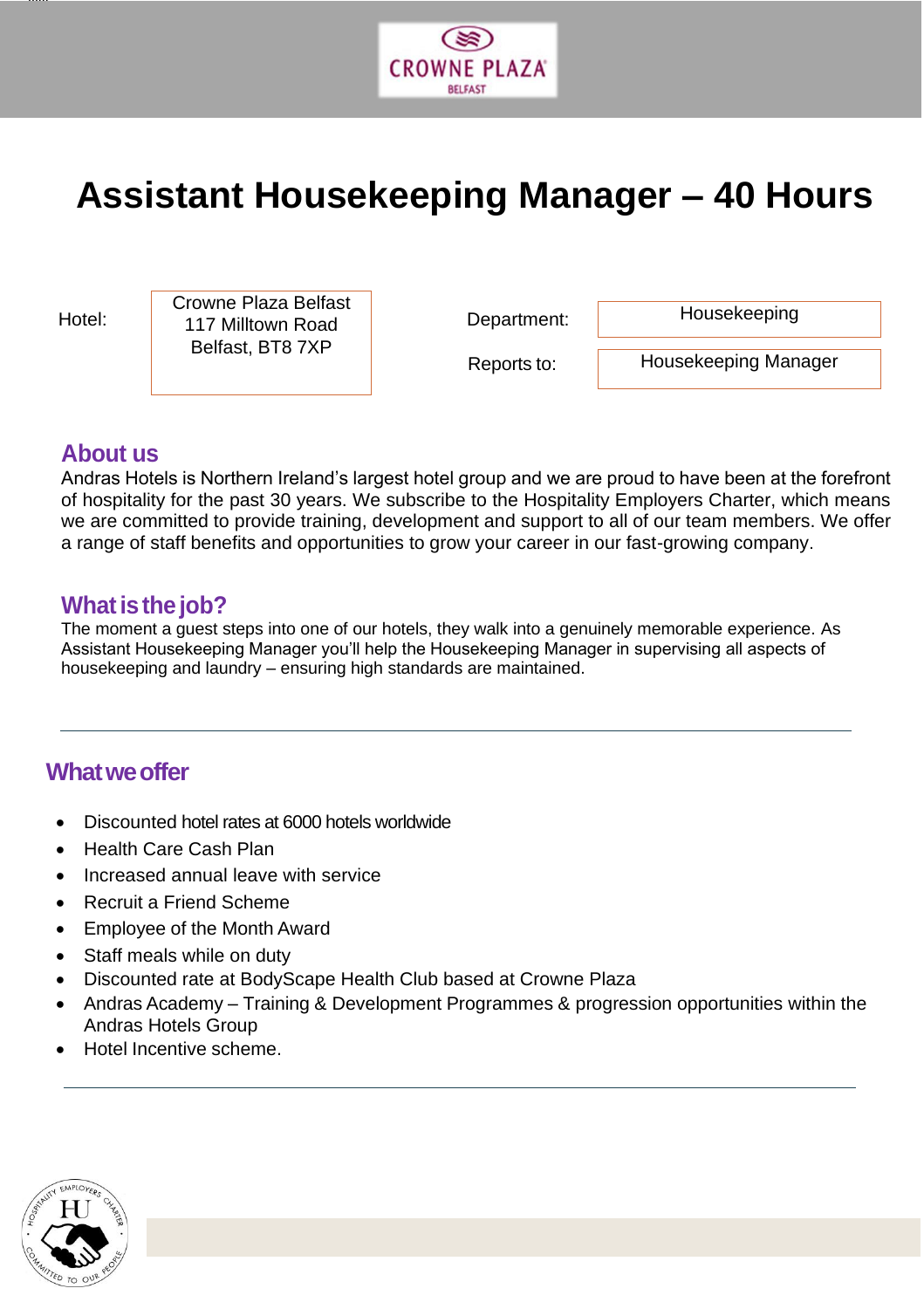

# Your day to day

jjjjjj

#### **People**

- Assist Housekeeping Manager in managing day-to-day staffing requirements, plan and assign. Provide mentoring, coaching and regular feedback to help manage conflict and improve employee performance
- Ensure staff are fully trained in all mandatory Brand and Health & safety trainings and has the tools and equipment to carry out job duties
- Promote teamwork and quality service through daily communication and coordination with other department heads
- May assist with planned deep cleaning projects and/or assist housekeeping staff during high volume periods. Recommend or initiate any HR elated actions where needed

#### **Financial**

- Monitor staff hrs on day-to-day basis.
- Control Chemical usage in hotel.
- Maintain proper inventory levels, managing cost per room for supplies and labour (example: bed & bath linen reuse and laundry operation).

#### **Guest Experience**

- Check public areas, guest rooms/suites, equipment, linens are clean and in good repair advise team members of areas of improvements
- Perform housekeeping duties necessary, including making beds as well as vacuuming and cleaning guest suites to ensure guest satisfaction
- Handle complaints and special requests to achieve complete guest satisfaction
- Comply with special needs and requests of the guests, VIPs and repeat visitors.
- Responsible Business
- Maintain and order supplies and equipment in a timely and efficient manner while minimizing waste and maintaining "green" initiatives (example: container recycling and cleaning agents)
- Maintain procedures for security of lost and found items
- Perform other duties as assigned. May also serve as Acting Housekeeping Manager in absence of Housekeeping Manager
- Involve team in preferred Hotel Charity
- Educate team in Hotel's Green Engage programme to reduce Hotel's Carbon footprint

## **Whatweneedfrom you**

#### **Essential:**

- 1 years' housekeeping experience to include supervisory experience
- A high level of written and verbal communication
- Must speak Fluent English.

## **Desirable:**

• Previous experience in the hospitality industry.